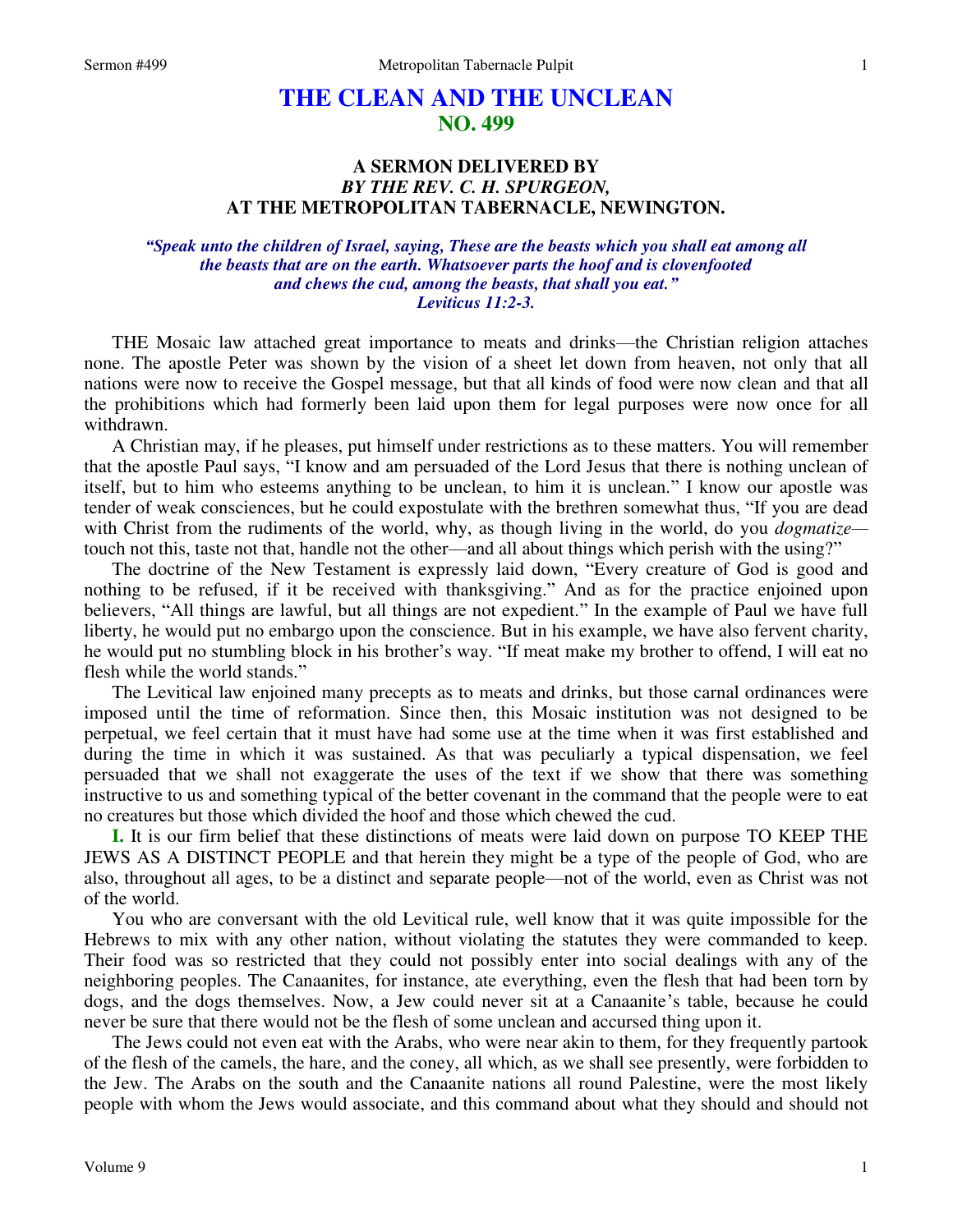eat prevented them forever from mingling with these people and made them a distinct and isolated republic as long as they were obedient to the law.

We are told by Eastern travelers that the Mohammedan regulations, which are far less strict than those of the Jew, prevent their becoming socially intermingled either with the idolaters or with Christians. It is a well-known fact that no people that have prescriptions about meats and drinks have ever changed their religion to that of another people, because the familiarity which seems necessary in order to proselyte is quite prevented by the barrier that precludes from dining at the table. It is at the social table men enjoy the most genial dealings. It is there they pour out their souls with the least reserve and mix their thoughts one with another in the greatest freedom of conversation. Check them there prevent their sitting at the same board, and there is no likelihood that they will ever blend or intermingle in any kind of affinity. The races must be distinct.

I believe, dear friends, though I have been somewhat prosy in explaining myself, that it was God's real intention to keep the children of Israel, until the coming of Christ, separate from all the nations that were upon the face of the earth. They could not join in the worship of other nations, for other nations sacrificed to their gods the very animals which to the Jew were unclean.

They could not join in social contact, as we have already seen and hence marriage with any other nation would be, not only, as it was, prohibited by the law, but would be actually prevented by the possibilities of the case. It must, in each instance, put the transgressor beyond the pale of his own tribe. They would remain as much a distinct people as if a great wall of brass had been built all around them, or as if they had been transported to some island, and an impassable gulf had been put between them and any other kindred upon earth. They were separated forever.

Now friends, you will say, "What is the use of this to us?" I answer, it is the earthly type of a heavenly mystery. When the Jews were put away as the people of God for a time, then the Gentiles were grafted into their olive, and though we did not inherit the ceremonies, we did inherit all the privileges to which those ceremonies point. Thus, all of you who name the name of Christ and are truly what you profess to be, are solemnly bound to be forever separated from the world. Not that you are to leave off your daily dealings with men. Our Savior did not do so.

He was holy, harmless, undefiled, and separate from sinners. Yet you know, He was always in the company of sinners, sitting at their table, seeking their good and hunting after their souls. He was with them, but He was never of them. He was among them, but always distinct and separate from them, not conforming Himself to them, but transforming them to Himself.

He has set us an example. It is not the seclusion of a hermit, nor the exclusion of yourselves in a monastery, where you would be of no service to your fellow-men, but it is a higher and more spiritual separation which I claim of Christians tonight. You are to be in the world and among the world, you are to mingle with all sorts and conditions of men, but still to maintain the dignity of your new-born character and to let men see that you are among them as a speckled bird, as a light in the midst of darkness, as salt scattered over putridity, as heavenly angels in the midst of fallen men. So are you to be a distinct people, a chosen generation.

But you will ask of me, in *what respects are you to be distinguished?* In a pure consistency always, in a vain eccentricity never. This shall be my first reply. Not in your garments, my brethren. All those inventions of broad-brimmed hats and coats without collars, perish in the using. Let your dress be, nevertheless, so distinguished from that of some other men, that there shall be none of the pride and foolish quality in which they delight. The apostle Peter has well laid down the regulations by which our sisters in Christ are to adorn themselves, but I need not mention what you know so well and practice so little—that chaste and becoming neatness which is always right in the sight of God and beautiful in the assembly of Christians.

Not by any peculiar dialect in your speech are you to be known. For my part, I abhor in any man that sanctimonious tone and sacred whine which many affect even in the pulpit. I despise it. I believe that the reason why the pulpit has lost so much of its former power is because men must needs mouth our blessed Saxon tongue and talk as if everything natural were to be eschewed there, and men,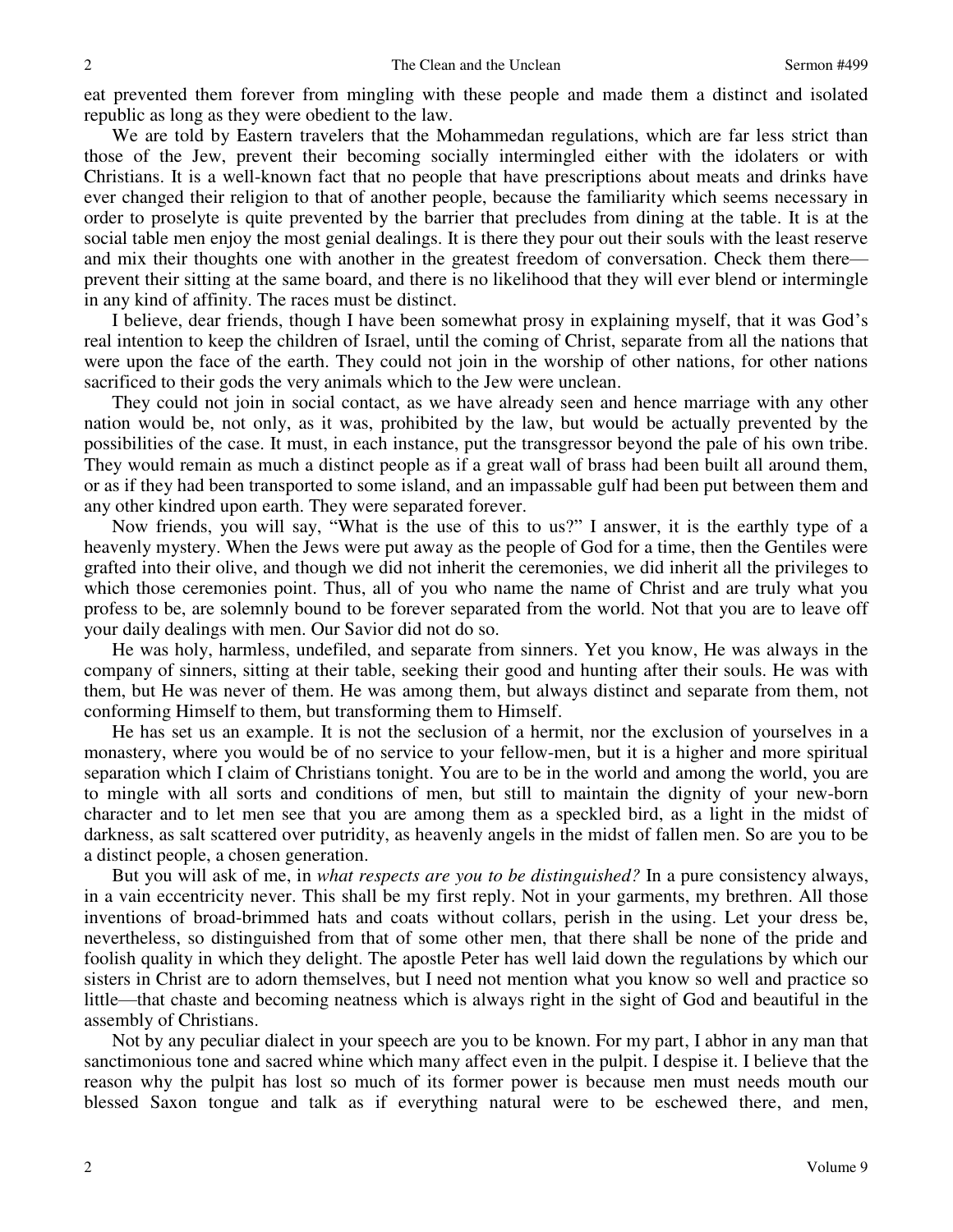metamorphosed into ministers, were to be as unnatural and grotesque in their modes of speech as possible.

No, not these, not these, all such artificial separations we leave to the people whose vanity feeds on its own conceit. Nor need you make any straining effort to be distinguished by any stiff rigid formality of your own. Do not try to make yourself look like a Christian. True Christians can do a great many things that sham Christians must not do. As for me, I am never afraid to laugh, for I shall never crack the paint on my face, laugh as I may. A sincere man may do a great many things that a hypocrite dare not do, for he will split the garments of his hypocrisy if he ventures to run as a Christian may. Heavenly realities within do not always need to be plastered up and labeled outside, so that everybody may see and recognize you and say, "There goes a saint." There are other modes of being distinguished from the world than any of these.

What are they, then? Well, brethren, we ought always to be distinguished from the world in *the great object of our life*. As for worldly men, some of them are seeking wealth, others of them fame, some seek after comfort, others after pleasure. Subordinately you may seek after any of these, but your main and principal motive as a Christian should always be to live for Christ. To live for glory? Yes, but for His glory. To live for comfort? Yes, but be all your consolation in Him. To live for pleasure? Yes, but when you are merry, sing psalms and make melody in your hearts to the Lord. To live for wealth? Yes, but to be rich in faith. You may lay up treasure, but lay it up in heaven, where neither moth nor rust corrupt, where thieves break not through, nor steal.

It is thought, you know, that ministers do live for God—merchants should do the same. I would, my brethren, that you would trade and do your merchandise for His service. Or do you plow, and sow, and reap, and mow, do it for Christ! Would God you could do this quite as much in His service, as we do ours, when we preach for Christ! You can make the most common calling become really sacred. You may take the highest orders by dedicating your daily life wholly to the service of Jesus. There is such a thing—and let those who deny the possibility stand self-convicted that they obey not the precept, "Whether you eat or drink, or whatsoever you do, do all to the glory of God."

By *your spirit* as well as your aim you should likewise be distinguished. The spirit of this world is often selfish. It is always a spirit that forgets God, that ignores the existence of a Creator in His own world, the land which He makes fat by His own bounty. Men with God's breath in their nostrils forget Him who makes them live.

Now, your spirit should be one of unselfish devotion, a spirit always conscious of His presence, bowed down with the weight, or raised up with the cheer of Hagar's exclamation, "You God see me"—a spirit which watches humbly before God and seeks to know His will and to do it through the grace of God given to you. Such a spirit as this, without the drab of one sect or the phylacteries of another, will soon make you quite as distinct from your fellow-men as ever meats and drinks could make the Jews a separate people.

*Your maxims too*, and the rules which regulate you, should be very different from those of others. The world says, "Well, it is usual in the trade—there is no use in being over scrupulous—we must not be too Puritanical or too severe—we shall never get on if we are picking at this and frowning at that." A Christian never considers what is usual, but what is right*.* He does not estimate a wrong by its commonness—he counts that a fraud, and a falsehood will be as much fraud and falsehood, though all the world shall agree to practice it, as though but one man should do it in the dark.

The believer reads things, not in man's light, in the obscurity of which so many blind bats are willing to fly, but he reads things by the sunlight of heaven. If a thing be right, though he lose by it, it is done. If it be wrong, though he should become as rich as Croesus by allowing it, he scorns the sin for his Master's sake. We want our merchants on the Exchange, our traders in their shops, and our artisans in their factories, yea, and we want all masters, employers, and overseers too, to be distinguished as the clean from the unclean, in the maxims that govern their daily life, and thus manifestly separate from the world.

This will naturally lead to the next point—the Christian should be separate in *his actions*. I would not give much for your religion unless it can be seen. I know some people's religion is heard of, but give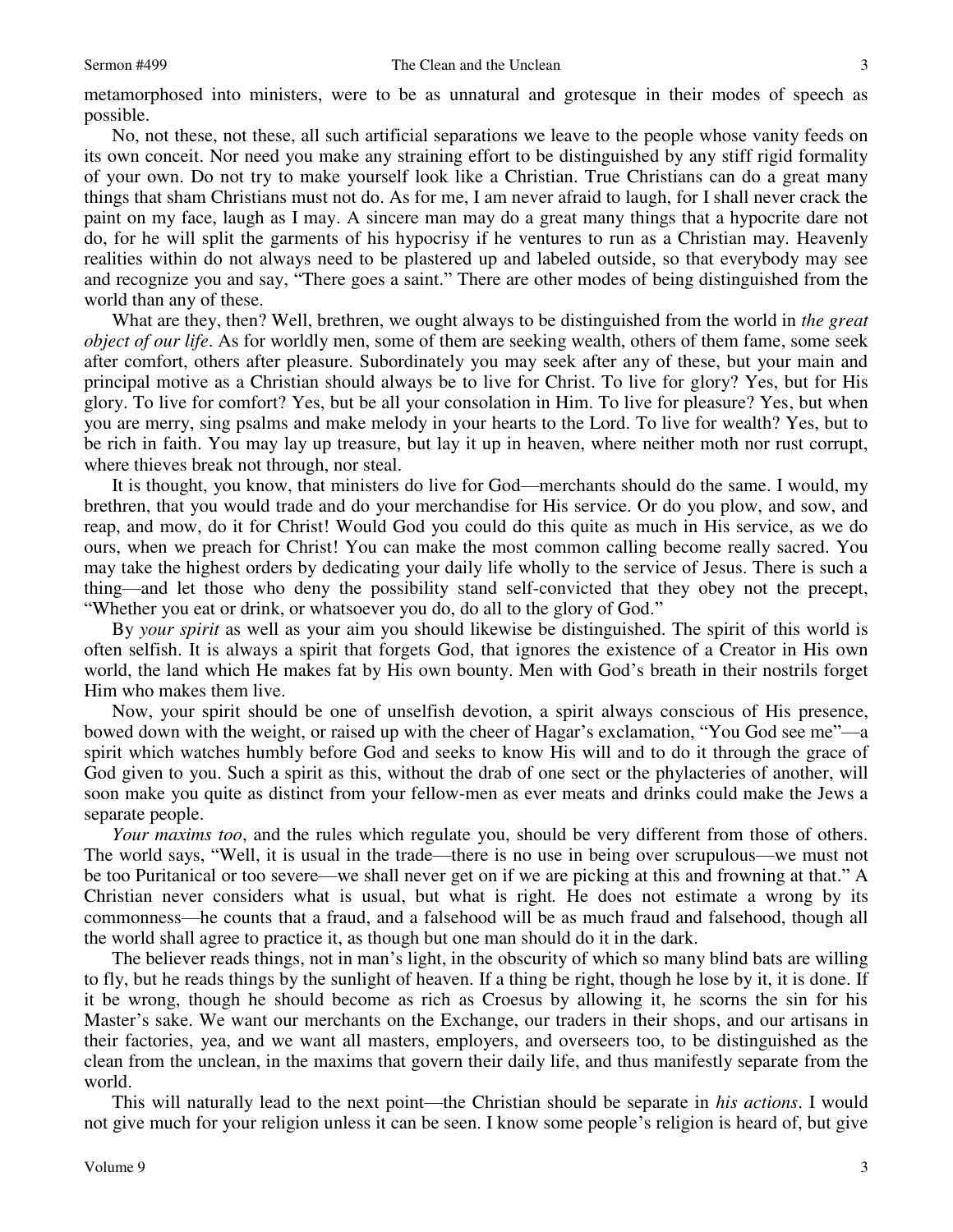me the man whose religion is seen. Lamps do not talk, but shine. A lighthouse sounds no drum, it beats no gong, and yet far over the waters its friendly spark is seen by the mariner. So let your actions shine out your religion, let your conduct talk out your soul. Let the main sermon of your life be illustrated by all your conduct and it shall not fail to be illustrious.

Have I not told you before that the only bit of ecclesiastical history we have in the whole New Testament is—what? The sermons of the apostles? No, no, the "Acts of the Apostles." So let your history be written, so that it may have this title, "The acts of such-and-such a man." This will furnish the best proof that you have been with Jesus.

A Christian is distinguished *by his conversation*. He will often trim a sentence where others would have made it far more luxuriant by a jest which was not altogether clean. Following Herbert's advice, "He pares his apple—he would cleanly feed." If he would have a jest, he picks the mirth, but leaves the sin. His conversation is not use to levity. It is not mere froth, but it ministers grace unto the hearers. He has learned where the saltbox is kept in God's great house and so his speech is always seasoned with it, so that it may do no hurt but much good. Oh! commend me to the man who talks like Jesus, who will not for the world suffer corrupt communications to come out of his mouth.

I know what people will say of you if you are like this—they will say you are straight-laced and that you will not throw much life into company. Others will call you mean-spirited. Oh, my brethren! Boldhearted men are always called mean-spirited by cowards. They will admonish you not to be singular, but you can tell them that it is no folly to be singular, when to be singular is to be right. I know they will say you deny yourselves a great deal, but you will remind them that it is no denial to you. Sheep do not eat carrion, but I do not know that sheep think it a hardship to turn away from the foul feast. Eagles do not prefer to float on the sea, but I do not read that eagles think it a denial when they can soar in higher atmosphere.

Do not talk of self-denial. You have other ends and other aims. You have wells of comfort that such men know not of. It would be a shame for you to be eating husks with swine, when your Father's table is loaded with dainties. I trust, my dear brethren, that you know the value of the gold of heaven too well to pawn it away for the counterfeits of earth. "Come you out from among them, be you separate, and touch not the unclean thing." By a holiness which merely moral men cannot equal, stand as on a pedestal aloft above the world. Thus, men may know you to be of the seed of Jesus, even as they knew the Jew to be the seed of Israel.

How shall I urge you to give more earnest heed to this holy separation? Let me add the voice of warning to that of entreaty. If we do not see to this matter, we shall bring sorrow on our own souls, we shall lose all hope of honoring Christ, and we shall sooner or later bring a great disaster on the world. You know the world is always trying to nationalize the church. What a mercy it is that there are some who will not have it! If you could once make the church and the nation one, what would follow? It must be destroyed—it must fall.

It was when the church and the world became one in Noah's day that the Lord sent the flood to destroy all people. No, the proper position of a Christian is not with the world, even in its best state and its most exalted condition. We are to be separated from this present evil world according to the will of God. Our position today is as much as in Christ's day—outside the camp—not in it. We are still to be protesters, still to be testifiers against the world. "You are of God, little children and the whole world lies in the wicked one."

Scripture never supposes that the world will get better till the coming of Christ. It does not propose to lift the world up and marry it with the church. It always supposes the church to be as an alien and a stranger here until Christ, her Husband, shall come. On which side will you rank? Truce there cannot be. Links between the two there must not be. God and mammon cannot go together. For which will you be—for God—for truth—for right? Or for Satan—for the lie—for the wrong? Which shall it be? May the Spirit of God whisper in your heart tonight and say, "Believe you in Christ Jesus. Take up your cross and follow Him, and be enlisted on His side henceforth and forever."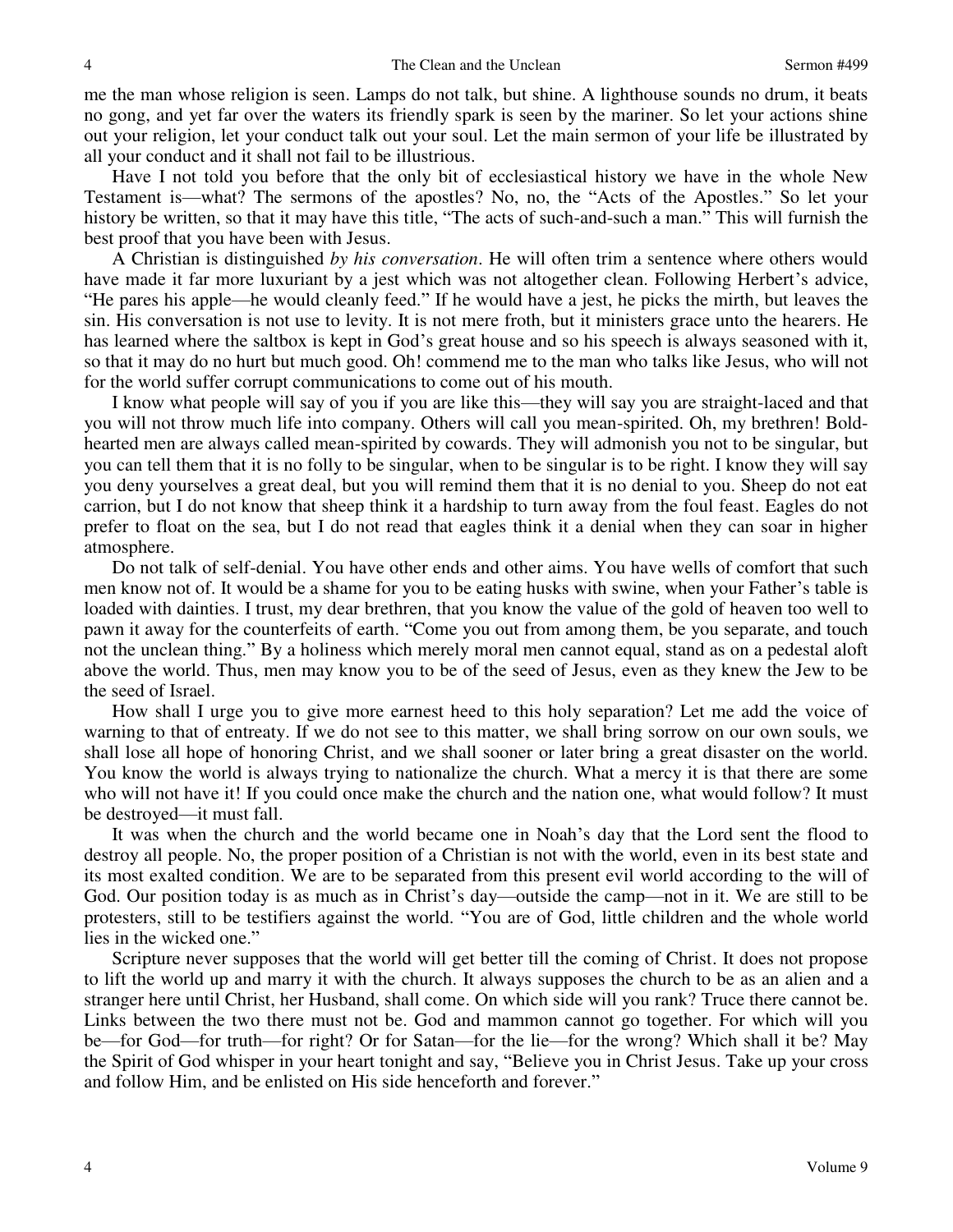**II.** We have now a second and an important matter to bring forward. The distinction drawn between clean and unclean animals was, we think, intended by God TO KEEP HIS PEOPLE ALWAYS CONSCIOUS THAT THEY WERE IN THE NEIGHBORHOOD OF SIN.

Just let me picture it. I have caught the idea from Mr. Bonar, though I fear I cannot paint it in words as well as he has done. An Oriental Jew, sensible and intelligent, walks out in the fields. He walks along close by the side of the high road and what should he see but a string of camels going along? "Ah!" he says to himself, "those are unclean animals." Sin, you see, is brought at once before his mind's eye.

He turns away from the road and walks down one of his own fields, and as he goes along a hare starts across his path. "Ah!" says he, "an unclean animal again. There is sin in my path." He gets into a more retired place, he walks on the mountains, surely he shall be alone there. But he sees a coney burrowing among the rocks, "Ah!" says he, "unclean. There is sin there." He lifts his eye up to heaven he sees the osprey, the bald eagle, flying along through the air and he says, "Ah! there is an emblem of sin there!"

A dragonfly has just flitted by him—there is sin there. There are insects among the flowers. Now every creeping thing and every insect, except the locust, was unclean to the Jew. Everywhere he would come in contact with some creature that would render him ceremonially unclean and it were impossible for him, unless he were brutish, to remain even for ten minutes abroad without being reminded that this world, however beautiful it is, still has sin in it.

Even the fish, in sea, or river, or inland lake, had their divisions. Those that had no scales or fins were unclean to the Jew, so the little Hebrew boys could not even fish for minnows in the brook, but they would know that the minnow was unclean and so their young hearts were made to dread little wrongs and little sins, for there were little sins in the little pools even as there were leviathan sins floating in the deep and nude sea. Ah! friends, we need to have this more before our minds. Look at the fairest landscape that your eye have ever beheld—see the towering Alps, the green valley, and the silver stream—

### *"These are Thy glorious works, Parent of good, Almighty,"*

but the slime of the serpent is on them all—

#### *"Keep me, O, keep me King of kings, Beneath the shadow of Thy wings."*

When I walk abroad in this temple of nature and seek to behold nature's God, I may not light upon a spot in the universe where the curse of sin has never inflicted a blight, or where the hope of redemption should not inspire a prayer. Sometimes, brethren, you get all alone and quiet, but do not imagine that you are even there free from sin. As the most beautiful landscape, so the sweetest retirement cannot shut out uncleanness. As the fly or the insect would intrude into the arbor where the Jew would worship, so sin will haunt and molest us even in the closet of devotion.

Get up, Christians and be upon your watchtowers. You may sleep, but your enemies never will. You may suppose yourselves safe, but then you are most in danger. See that you put on the whole armor of God and are armed from head to foot, and having done all, watch and pray lest you enter into temptation.

Every morning we ought to ask the Lord to keep us from unknown sins, to preserve us from temptations that we cannot foresee, to check us in every part of life if we are about to go wrong, and to hold us up every hour that we sin not. You will say it must have been an unpleasant thing for the Jew always to have sin before his eyes, nor would you wish every aspect of life to be thus fouled before your eye. But it will not be so unpleasant for you, my brother, because you know there is a redemption and your faith can realize the end of the curse by sin being put away. Shut not your eyes to sin, but keep Christ always before you and you will walk aright.

I wish that some of my hearers had sin before their eyes now. Oh! you that trifle with it, you do not know what it is! Fools make a mock of sin. You laugh at it now—you do not understand what a fire it is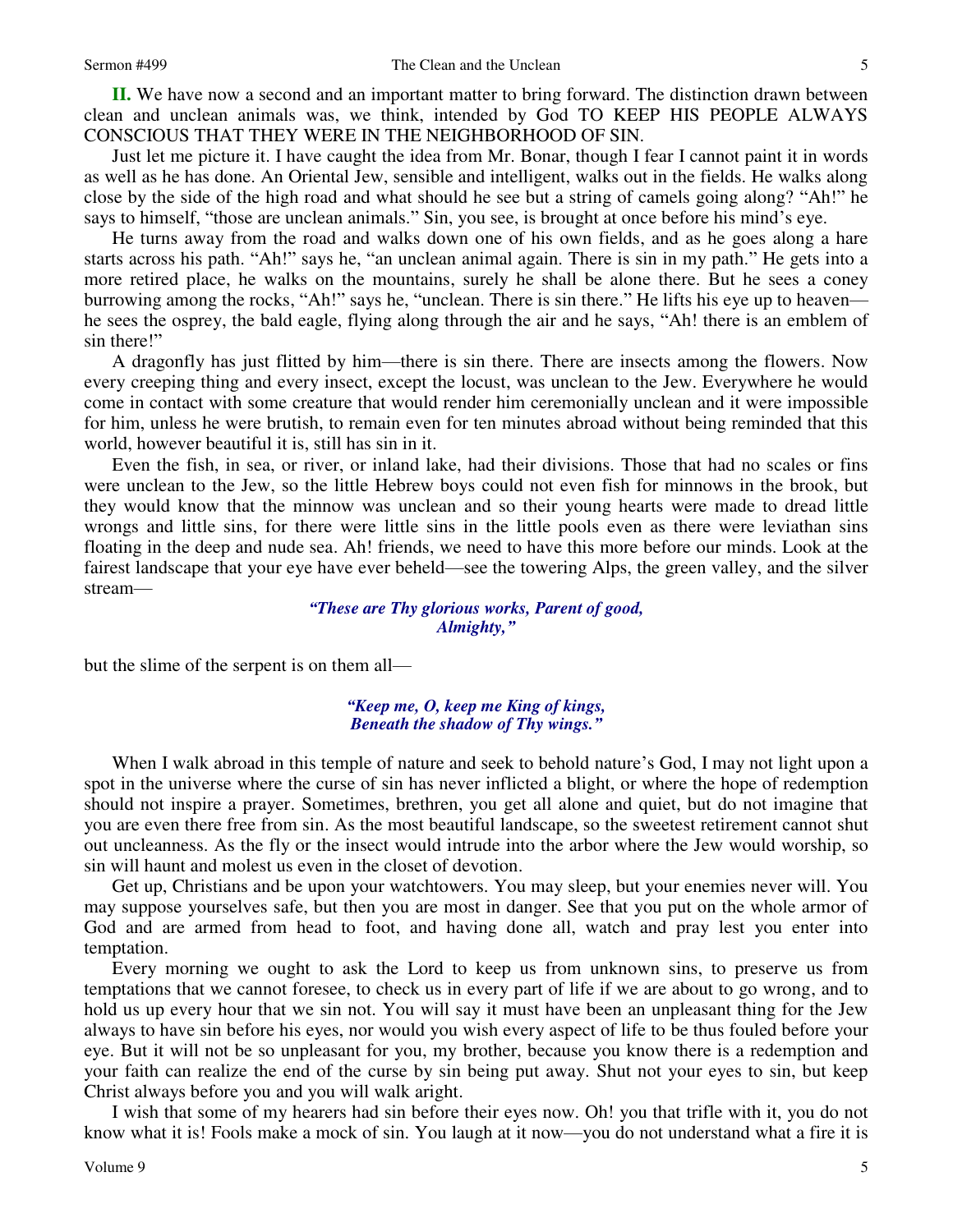that you have kindled to consume your soul! Oh! you that think it is such a little thing, its deadly poison will soon envenom all your blood, and then you will discover that he that plays with sin plays with damnation. May the Lord set sin straight before your eyes and then set the cross of Christ there too, and so you will be saved.

Two prayers I ask all my hearers to pray—they are very brief, "Lord, show me myself." If there is any man here who says he would pray, but he does not know what to pray for—pray that every night and morning, "Lord, show me myself." And if God hear you, you will soon be in such a wretched state that you will want another prayer, and then I give you this, "Lord, show me Yourself." And then, if He shall show you Himself hanging on the tree, the expiation for guilt, the Great God become man that He might put away sin, your salvation will be accomplished. It is all the prayer that is wanted, "Lord, show me myself. Lord, show me Yourself, reveal sin and reveal a Savior." Lord, do this for all of us for Your name's sake.

**III.** And now, I come to show you a third teaching of my text. As this injunction was meant to separate the Jews from other nations and to keep the pious Israelite in constant remembrance of his danger of falling into sin, so it was also intended to be A RULE OF DISCRIMINATION BY WHICH WE MAY JUDGE WHO ARE CLEAN AND WHO ARE UNCLEAN, THAT IS, WHO ARE SAINTS AND WHO ARE NOT.

There are two tests, but they must both be united. The beast that was clean was to chew the cud here is the inner life. Every true-hearted man must know how to read, mark, learn, and inwardly digest the sacred Word. The man who does not feed upon Gospel truth and so feed upon it too, that he knows the sweetness and relish of it, and seeks out its marrow and fatness, that man is no heir of heaven. You must know a Christian by his inwards, by that which supports his life and sustains his frame.

But then, the clean creatures were also known by their walk. The Jew at once discovered the unclean animal by its having an undivided hoof. But if the hoof was thoroughly divided, then it was clean, provided that it also chewed the cud. So there must be in the true Christian a peculiar walk such as God requires. You cannot tell a man by either of these tests alone—you must have them both.

But while you use them upon others, apply them to yourselves. What do you feed on? What is your habit of life? Do you chew the cud by meditation? When your soul feeds on the flesh and blood of Christ, have you learned that His flesh is meat indeed, and that His blood is drink indeed? If so, 'tis well. And what about your life? Are your conversation and your daily walk according to the description which is given in the Word of believers in Christ? If not, the first test will not stand alone.

You may profess the faith within, but if you do not walk aright without, you belong to the unclean. On the other hand, you may walk aright without, but unless there is the chewing of the cud within, unless there is a real feeding upon precious truth in the heart, all the right walking in the world will not prove you to be a Christian. That holiness which is only outward is moral, not spiritual. It does not save the soul.

That religion, on the other hand, which is only inward is but fancy—it cannot save the soul either. But the two together—the inward parts made capable of knowing the lusciousness, the sweetness, the fatness of Christ's truth, and the outward parts conformed to Christ's image and character—these conjoined point out the true and clean Christian with whom it is blessed to associate here, and for whom a better portion is prepared hereafter.

If you read the chapter through, you will find there were some two or three animals about which the Jew would have some little difficulty. There was the camel that did chew the cud, but did not exactly divide the hoof. Now this animal seems to me fitly to represent—though it may not have been so intended—those men who seem really to feed on the truth and yet their walk and conversation are not aright. Their feet have been formed rather for the sandy desert of sin than for the sacred soil of godliness.

Oh! I know some of you—come, let us be personal—there are some of you, if I would always preach the doctrine of predestination, or some other doctrine of that kind, how sweet it would be to you! But your lives are not what they should be. Thank God there are not many of that sort who come here. They get angry with me very soon and go off to other places where they can get sweet and savory morsels,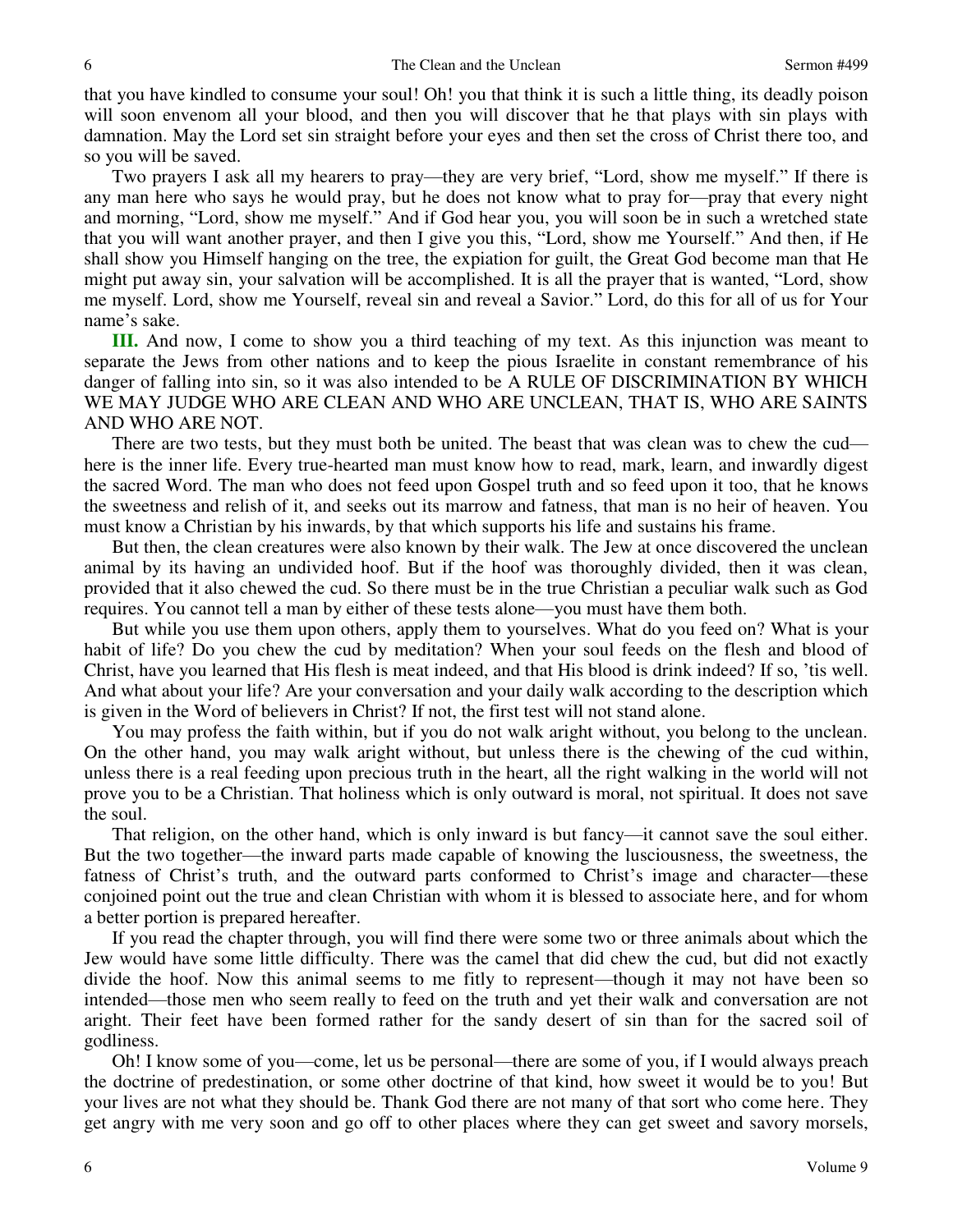which exactly suit their taste and hear no admonitions about their lives whatever. May the Lord deliver my ministry from ever being comfortable and flattering to souls that live in sin. I hope you will sometimes have to say, "I must either give up that sin or else give up my seat here."

I know one who said, "Well! It has come to this—I cannot go there on Sunday evening and keep my shop open in the morning. It will not do for me to go and sit there, and hear the Word and sing with those people on Sunday evening, and then hear songs and join in revelries on weeknights."

I hope the Word of God here will be such a searching Word to some of you that you will even gnash your teeth at the preacher. He would sooner for you to do that than for you to say, "Peace, peace, where there is no peace," sucking in sweet doctrine and yet living in sin. God deliver us from Antinomianism! We do preach against Arminianism, but that is a white devil compared with the black devil of Antinomianism. God save us from that!

If there is any religion that will drug consciences, stimulate crime, crowd jails, and turn this world into an Aceldama, it is the religion of the man who preaches divine sovereignty, but neglects human responsibility. I believe it is a vicious, immoral, and corrupt manner of setting forth doctrine, and cannot be of God. It would undermine morality and put the very life of society in peril if it were largely believed, or if it were preached by men of any great weight who should have any great numbers to follow them. Oh, dear friends! be not as the animal which chews the cud, but yet divides not the hoof. Seek not merely to get precious doctrine, comforting to yourselves, but see that your walk is such as it should be.

Then there was another animal. It did not chew the cud, still the Jews thought it did. This was *the coney*—the nearest approach to it is the rabbit of our land, "The coney, because he chews the cud, but divides not the hoof, he is unclean." The coney was a very timid creature, which burrowed in the rocks. "The conies are a feeble folk, but they make their dwellings in the rocks," says Solomon.

Now, there are some people who seem as if they like the Gospel truth and they may be put down in the class in which Moses puts the coney, which appeared to chew the cud, though it did not really do so. There are hundreds of this sort we know. They like the Gospel, but it must be very cheap. They like to hear it preached, but as to doing anything to extend it, unless it were to lend their tongues an hour, they would not dream of it. The coney, you know, lived in the earth. These people are always scraping. John Bunyan's muck rake is always in their hands. Neither to dig nor to beg are they ashamed. They are as true misers and as covetous as if they had no religion at all.

And many of these people get into our churches and are received, when they ought not to be. Covetousness ought to exclude a man from church fellowship as well as fornication, for Paul says, "Covetousness, which is idolatry." He puts the brand right on its forehead and marks what it is. We would not admit an idolater to the Lord's table—nor ought we to admit a covetous man, only we cannot always know him.

St. Francis Sales, who had a great many people come to him to confession, makes this note, that he had many men and women come to him who confessed all sorts of most outrageous crimes, but he never had one who confessed covetousness. It is a kind of sin that always comes in at the backdoor and it is always entertained at the back part of the house. People do not suspect it as an inmate of their own hearts. Mr. Covetousness has changed his name to Mr. Prudent-Thrifty—and it is quite an insult to call him other than by his adopted name.

Old vices, like streets notorious for vice, get new names given them. Avaricious grasping, they call that only "the laws of social economy." Screwing down the poor is, "the natural result of competition." Withholding corn until the people curse, oh! that is, "just the usual regulation of the market." People name the thing prettily and then they think they have rescued it from the taint.

These people, who are all for earth, are like the conies, who, though they chew the cud, burrow in the ground. They love precious truth and yet they are all for this earth. If there are any such here, despite their fine experience, we pronounce them unclean—they are not heirs of heaven.

The next creature mentioned in the chapter is *the hare, "*The hare, because he chews the cud, but divides not the hoof; he is unclean." See how he flies with bounding step over the ground! A clapping of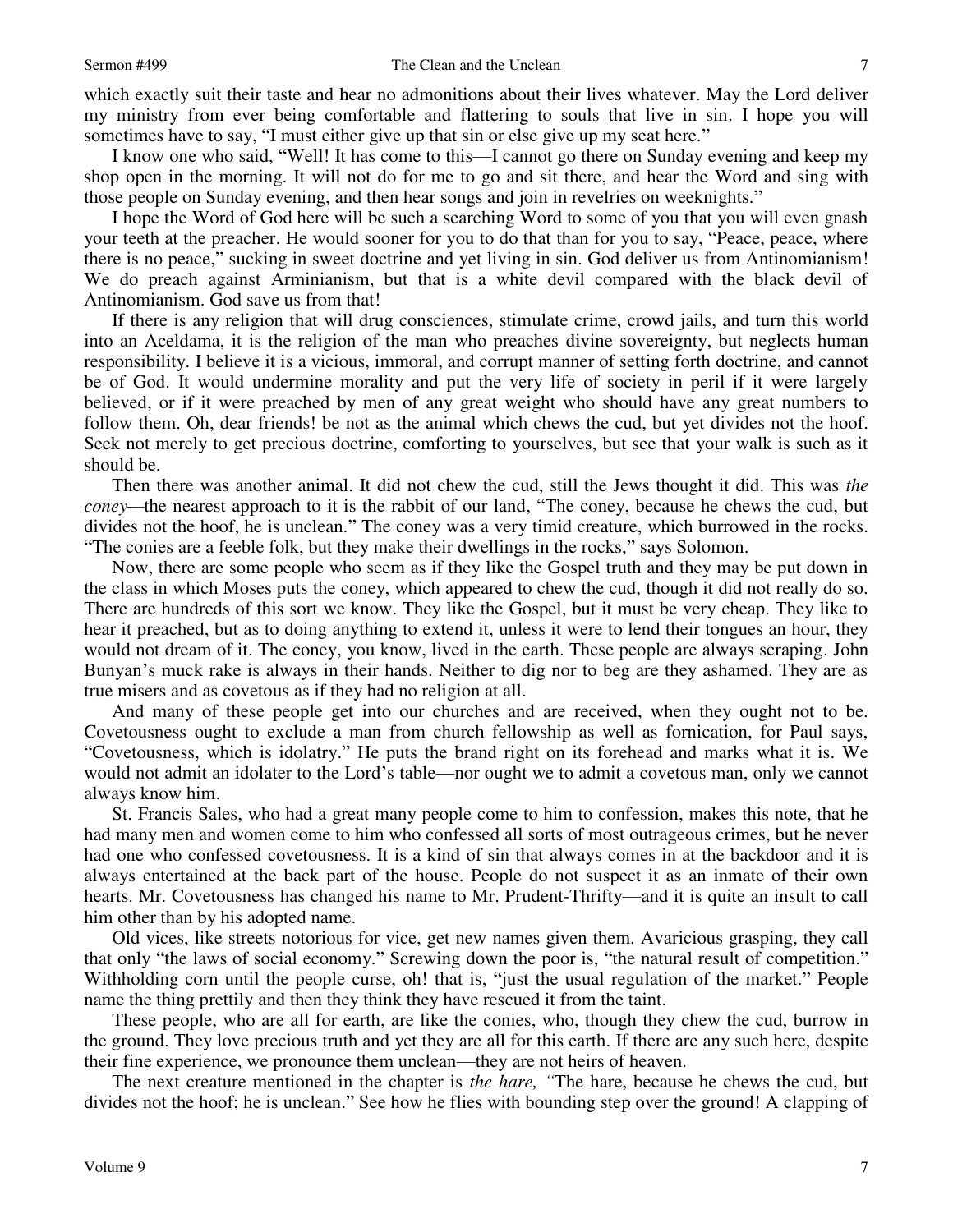the hands and how he starts and is away! The hare is such a timid creature, she leaves her food and flees before the passerby.

I would not say a harsh thing, but there are some people who appear to chew the cud, they love to hear the Gospel preached, their eyes will sparkle sometimes when we are talking of Christ, but they do not divide the hoof. Like the hare, they are too timid to be domesticated among the creatures whom the Lord has pronounced clean. They do not come out from the world, enter into the church, and manifest themselves wholly on the Lord's side. Their conscience tells them they should be baptized as believers—but they dare not. They know they should be united with the people of God and confess Christ before men, but they are ashamed, ashamed, ashamed!

One fears lest his wife should know it and she might ridicule. Some start abashed lest their friends should know it, for the finger of scorn or the breath of raillery could frighten them out of their senses. Others of them are alarmed because the world might, perhaps, give them an ill name. Do you know where the fearful go? Not the fearing, not the doubting—for there are many poor, humble, doubters, and fearers who are saved—but do you know where the *fearful* go?

The fearful who are afraid of being persecuted, mocked, or even laughed at for Christ—do you know where they go? You will find it in the Book of the Revelation, "But the fearful and unbelieving shall have their part in the lake which burns with fire and brimstone, which is the second death." Have you ever read that sentence which says, "Whosoever shall be ashamed of me and of my words, of him shall the Son of man be ashamed when he shall come in his own glory, and in His Father's, and of the holy angels"?

There you are, young man! You are ashamed of Christ. You have just come up from the country and you did not pray to God the other night because there was another young man in the room, and you were ashamed of Him! In the name of God I entreat you—nay, I command you, be not ashamed of your Master, Christ, and of the religion which you learned at your father's knee.

There are others of you who work in large shops and you do not want to be jeered at, as the other young fellow is who works with you, because he is a Christian. You keep your love as a secret, do you, and will not let it out? What! If Christ had only loved you in secret and had never dared to come here on earth to be despised and rejected of men, where would you have been? "No man lights a candle and puts it under a bushel." Do you think that Christ has lit a candle in your hearts that you may hide it?

Oh! I pray you, be not like the hare. Let your hoof be so divided from the rest of mankind that they may say, "There is a man—he is not as bold as a lion, perhaps, but he is not ashamed to be a follower of Jesus Christ. He does bear the sneer and gibe for Him and counts it his honor to be thought evil of for Jesu's sake." Oh! be not, I pray you, like the timid hare, lest you be found among the unclean!

There is one other creature mentioned, "*The swine*, though he divides the hoof and be clovenfooted, yet he chews not the cud; he is unclean to you." Now, the swine is the emblem of those who do act rightly. They make a profession—before men they are the most upright and the most devout, but then the inner part is not right. They do not chew the cud. The foot is right, but not the inward part. There is no chewing, no masticating, no digesting the Word of Life.

"But" says one, "why pick out a swine, because that does not seem to be a fair comparison." Yes, it is, for there are no people in the world more like swine than those Pharisees who make clean the outside of the cup and the platter—whose hoof is divided enough—but whose inward part is very wickedness. I do not know an animal that might more fitly picture out those vile, unclean Pharisees. You may say you think it is too harsh a picture for you. You are put down thus in the catalog and I have no other place in which to put you. You are like swine, unless the grace of God be in you.

What good does the swine do? Of what concern is life to him but to feed grossly and slumber heavily? And so your life, since the inward part is wrong, brings no glory to God, you bring no good to your fellow-men. Oh! that the Lord would show you that dead morality, unattended by the love of God in the soul, will most certainly be of no avail! "You must be born again." "Except you are converted and become as little children, you shall in no wise enter into the kingdom of heaven."

My text seems to be a dividing one—it divides the house in two. Remember, dear friends, the day is coming when a greater division than that which description can give any will occur to all of us. But the

8